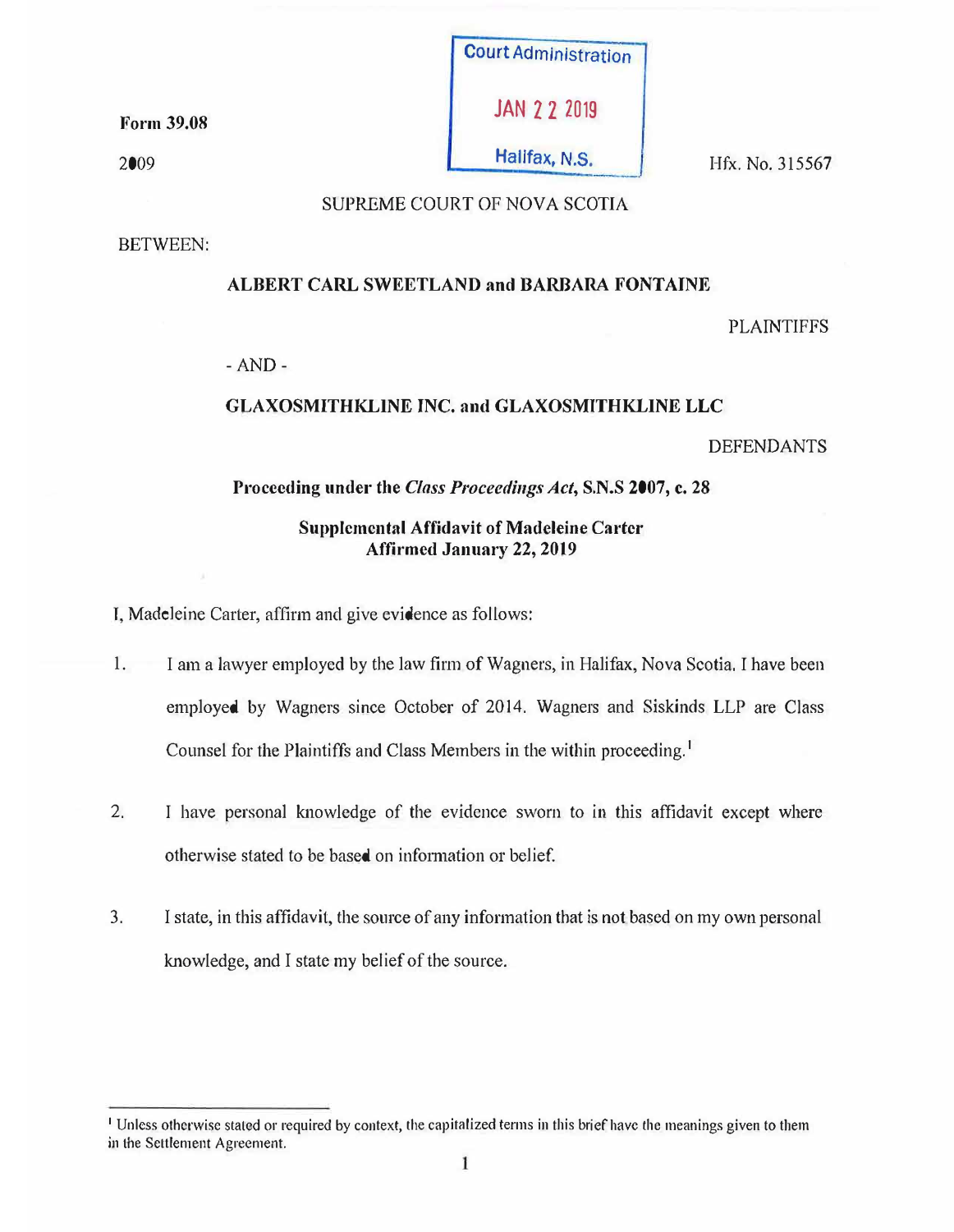- 4. I am providing this affidavit in support of the motions, to be heard on the  $29<sup>th</sup>$  day of January, 2019, to approve the Settlement Agreement dated October 11, 2018 and to approve Class Counsel Legal Fees.
- 5. On December 14, 2018, I affirmed an affidavit in support of the Plaintiffs' motion to approve the Settlement Agreement ("Settlement Approval Affidavit") and a second affidavit in support of the Plaintiffs' motion to approve Class Counsel Legal Fees. I provide this affidavit to supplement information contained in each affidavit.

#### **SUPPLEMENTAL INFORMATION FROM MERCHANT LAW GROUP RE: ESTIMATED NUMBER OF ELIGIBLE CLASS MEMBERS**

- 6. Merchant Law Group ("MLG") filed proposed class actions in six jurisdictions: BC, AB, SK, MB, NL and NS (collectively, the "MLG Avandia Actions"). In the Settlement Approval Affidavit I erroneously omitted reference to the sixth action, filed in NS.
- 7. At paragraph 83 of the Settlement Approval Affidavit, I stated that I had been informed by Anthony E.F. Merchant, Q.C. that approximately 1200 individuals have made contact with MLG with respect to the MLG Avandia Actions.
- 8. Subsequent to filing the Settlement Approval Affidavit I have been informed by Mr. Merchant that this number is more precisely 1214, and that this number includes all individuals who have contacted MLG relating to the MLG Avandia Actions from the time they were filed until January 10, 2019.
- 9. I am informed by Mr. Merchant that the vast majority of these individuals contacted MLG through the Avandia information webpage contained on MLG's website, at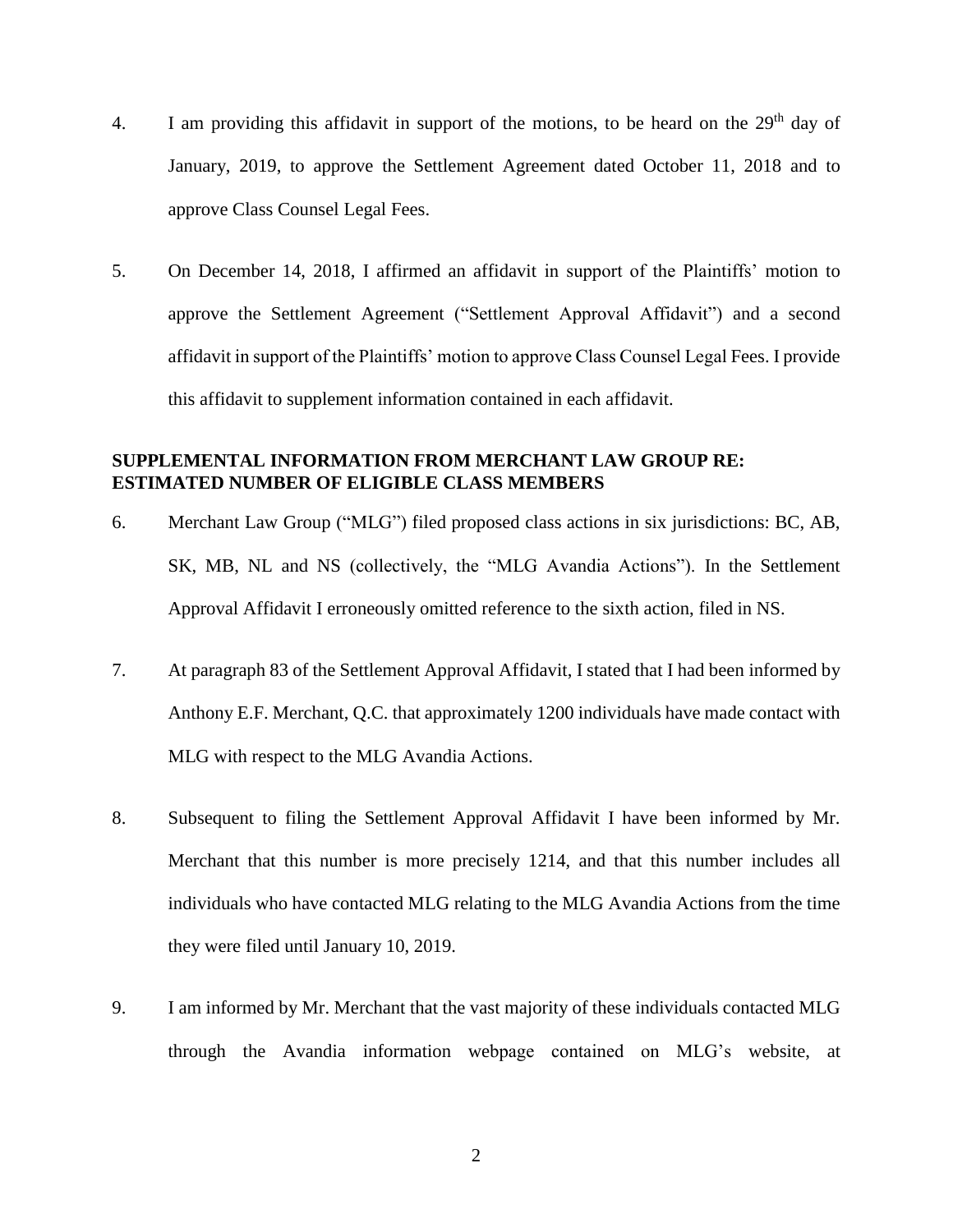[<https://www.merchantlaw.com/class-actions/current-class-actions/avandia-national](https://www.merchantlaw.com/class-actions/current-class-actions/avandia-national-class-action)[class-action>](https://www.merchantlaw.com/class-actions/current-class-actions/avandia-national-class-action).

- 10. MLG's Avandia webpage states: "Side effects from using Avandia can include cold-like symptoms, headaches, vision loss, swelling on many parts of the body, hepatitis, weight gain, tiredness or weakness, serious heart problems and other conditions."
- 11. MLG's Avandia webpage further states: "These class action lawsuits seek compensation for any individuals who have taken Avandia. Any consumers who may have used any of [sic] Avandia, whether experiencing symptoms or not, should contact our law firm by completing the questionnaire below. Please note, filling out the form below creates no financial obligation or cost for you."
- 12. The MLG Avandia Actions contain proposed class definitions including Avandia users suffering from a wide range of health problems alleged to be caused by Avandia. Attached and marked as **Exhibit "A"** to this affidavit is a description of the proposed class definitions advanced in the six MLG Avandia Actions.
- 13. Mr. Merchant has advised me, and I do verily believe, that MLG has not excluded from these 1214 contacts any individuals who: (i) are not Class Members (according to the definition in the within action); or (ii) allege Avandia caused side effects or injuries included in the MLG Avandia Actions, such as renal or kidney failure, frozen shoulder, weight gain/obesity, or vision problems, which are not the subject of the within action nor eligible compensable injuries under the Settlement Agreement.
- 14. Mr. Merchant has advised me, and I do verily believe, that MLG has not requested or reviewed the medical records of these 1214 individuals in order to determine whether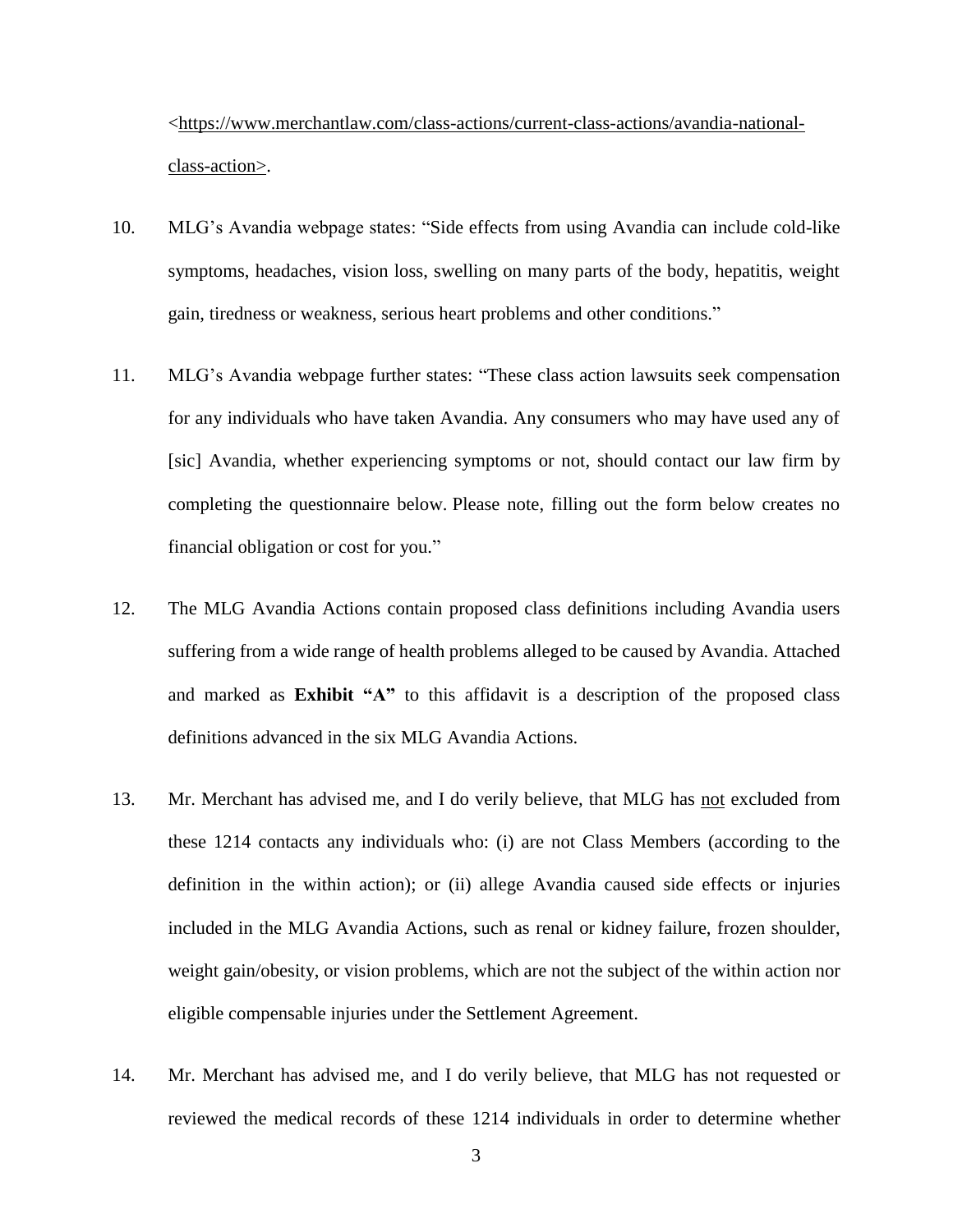Avandia was used, the duration and/or timing of Avandia use, or whether the individuals experienced any injuries – including the narrower subset of cardiovascular injuries compensated under the Settlement Agreement – alleged to have been caused by Avandia.

- 15. Since the filing of the Settlement Approval Affidavit I have been informed by Mr. Merchant, and do verily believe, that he draws on his class action experience to estimate that of these 1214 individuals who have contacted MLG about the MLG Avandia Actions, only a fraction may be Class Members, and further still only a fraction of those who are Class Members will be eligible for compensation under the Settlement Agreement.
- 16. Mr. Merchant informs me that based on his class action experience, he anticipates that the number of Class Members eligible under the Settlement Agreement who have contacted MLG will be significantly fewer than 1214.
- 17. Mr. Merchant has further informed me, and I do verily believe, that he has only recently commenced the process of contacting these 1214 contacts to estimate the percentage who may be eligible Class Members.
- 18. In the context of national litigation in which overlapping actions are filed in various jurisdictions, it is reasonable to anticipate that some individuals will have contacted more than one firm representing Class Members. It is therefore expected that there will be some overlap between the 1214 individuals who have contacted MLG and those who have contacted Class Counsel and/or Related Counsel Firms, resulting in double counting of some individuals.
- 19. A review of the various percentages of individuals who have contacted Class Counsel and Related Counsel Firms who appear eligible for compensation under the Settlement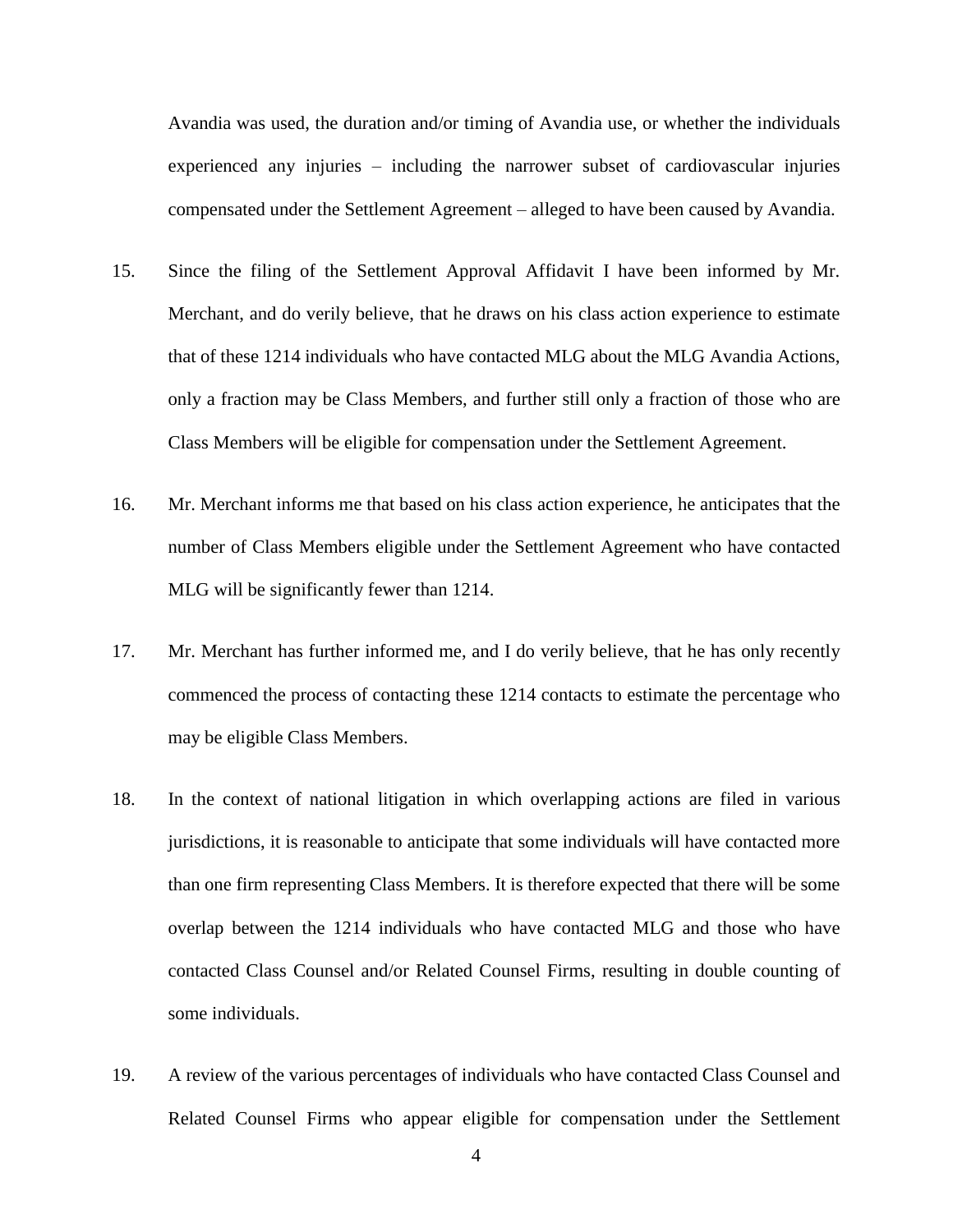Agreement provides some assistance in estimating how many of MLG's 1214 contacts may have eligible claims, with some limitations in comparing the differing data.

- 20. Wagners has been contacted by 85 Class Members (versus individuals merely inquiring about the action). Wagners data is unique in that it does not include individuals who merely inquired about the action, but rather it includes only Class Members. As stated in the Settlement Approval Affidavit, Wagners has determined that 22 of these 85 Class Members appear to be eligible for compensation, upon reviewing medical information in its possession: 16 MI claims, 1 CABG claim, and 5 CHF claims. An additional 25 Class Members may be eligible for compensation (8 MI, 1 Stent, 16 CHF), but this cannot be presently determined as some required documentation is currently unavailable. If an assumption is made that these 25 individuals are, in fact, eligible under the Settlement Agreement, then 26 of 85, or 30.59%, may have eligible MI/CABG/Stent claims, and 21 of 85, or 24.7%, may have eligible CHF claims.
- 21. An analysis of the information provided by Siskinds and Related Counsel Firms yields differing results, with lower percentages than Wagners, presumably because the data of Siskinds and Related Counsel Firms relates to "contacts" rather than individuals prescreened to be Class Members.
	- a. Siskinds total of 917 contacts
		- i. 142 Pre-Approved MI/CABG/Stent claims  $\Omega$  142/917 = 15.49%
		- ii. 34 Pre-Approved CHF claims  $\circ$  34/917 = 3.7%
		- iii. Additional 51 may have potentially eligible claims, specific category of injury unknown: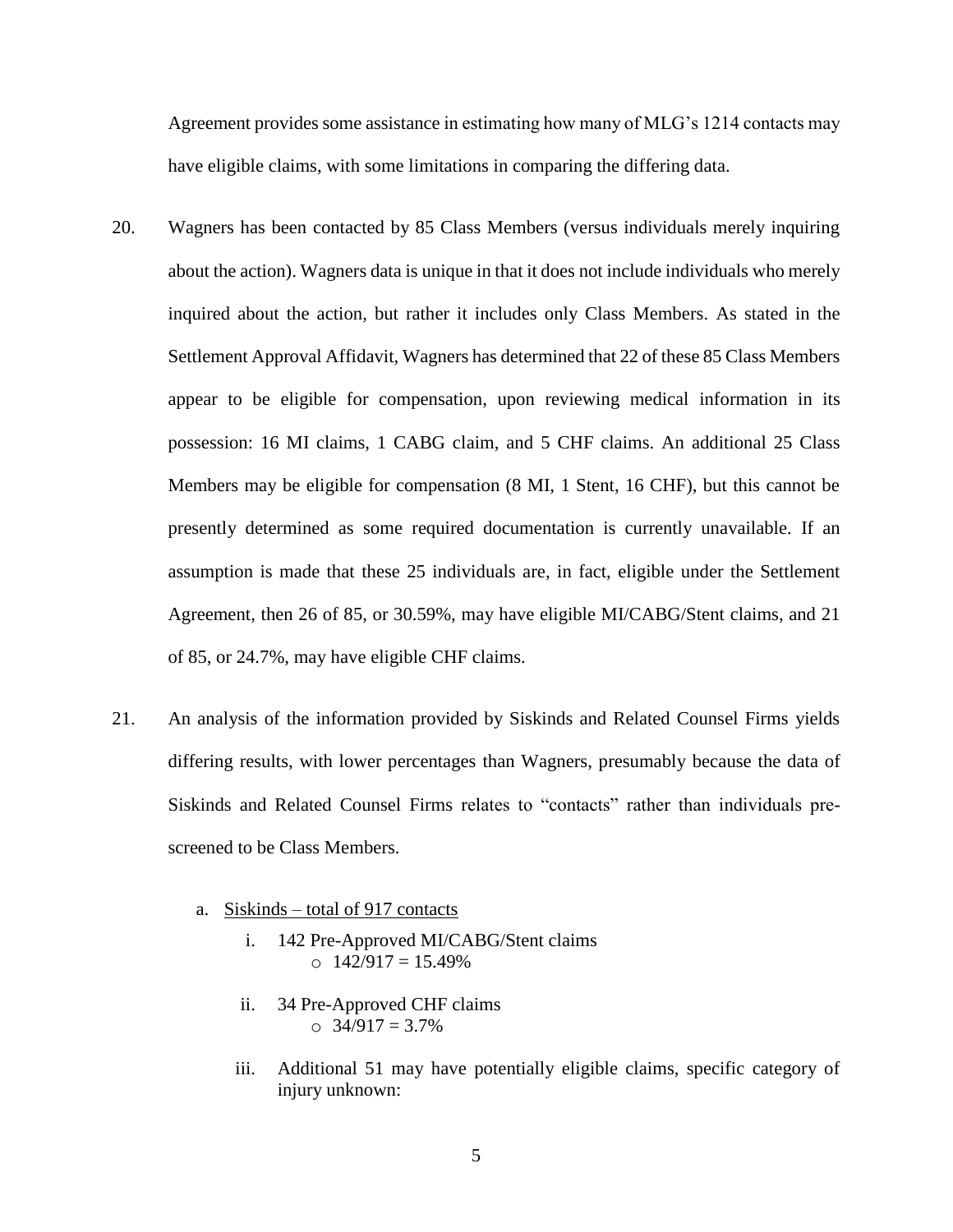- o If we apply the assumption that all 51 have eligible MI/CABG/Stent claims (the higher award category), although it is reasonable to expect that some will not:
	- **•** A maximum of 193 (142+51) of 917, or 21.05%, may have eligible MI/CABG/Stent claims.
- b. Guardian Law total of 28 contacts
	- i. 5 of 28, or 17.85%, may have eligible MI/CABG/Stent claims
	- ii. 2 of 28, or 7.14%, may have eligible CHF claims
	- iii. There are 21 contacts for whom eligibility cannot be determined due to incomplete medical records.
- c. Consumer Law Group total of 514 contacts

## *MI/CABG/Stent*

- i. 6 apparently eligible MI claims
	- 2 apparently eligible CABG claims
	- 1 apparently eligible Stent claim
	- $= 9/514 = 1.75\%$  may have eligible MI/CABG/Stent claims
- ii. 18 additional contacts may have potentially eligible MI/CABG/Stent claims:
	- If we apply the assumption that all 18 will have eligible MI/CABG/Stent claims, although it is reasonable to expect that some will not:
		- $\circ$  A maximum of 27 (9+18) of 514, or 5.25%, may have eligible MI/CABG/Stent claims.

## *CHF*

- i. 4 apparently eligible CHF claims
	- $4/514 = 0.78\%$
- ii. 3 additional contacts may have potentially eligible CHF claims
	- If we apply the assumption that all  $7(4+3)$  have eligible CHF claims, although is it reasonable to expect that some will not:
		- o A maximum of 7/514, or 1.36%, may have eligible CHF claims.
- d. McPhadden Samac Tuovi LLP total of 10 contacts
	- i. 1 of 10, or 10%, may have eligible MI/CABG/Stent claims.
	- ii. 1 of 10, or 10%, may have eligible CHF claims.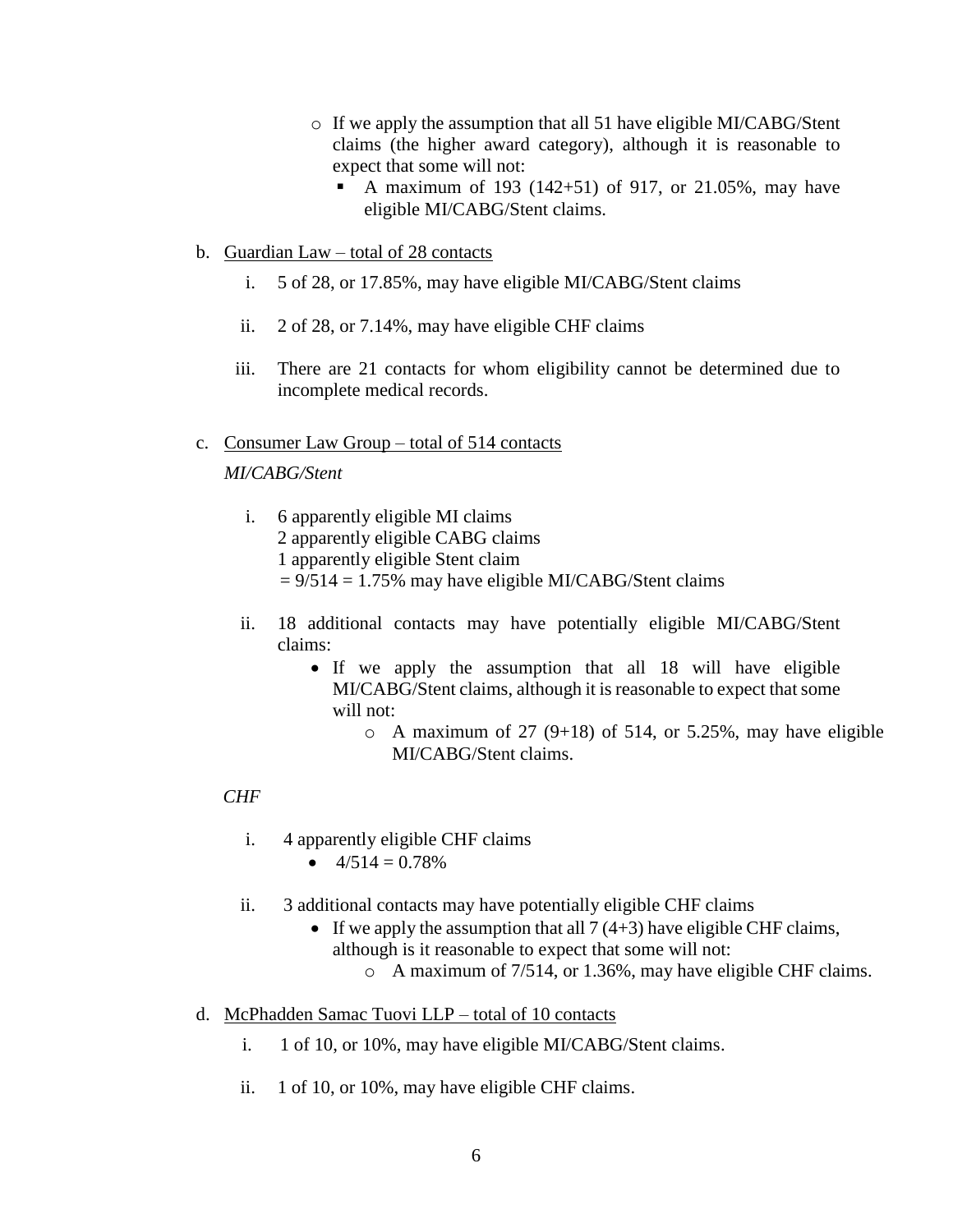- e. Patient Injury Law total of 1 contact
	- i. The *Wiseman* action in NL was not materially advanced, and there is no information on potential Class Members in NL, other than the named proposed representative plaintiff in that action who may have an eligible myocardial infarction claim, although as of today's date there is no confirmation that he does.
- 22. Given that the figure of 1214 contacts provided by MLG relates to anyone who contacted MLG, whether a Class Member or not, and whether they experienced an eligible cardiovascular injury or some other unrelated side effect, is it reasonable to anticipate that the percentage of these 1214 individuals who will be eligible under the Settlement Agreement to be compensated for MI/CABG/Stent is significantly lower than the percentages above of 5.25%, 10%, 17.85% and 21.05%. 2
- 23. For the same reasons, is it reasonable to anticipate that the percentage of these 1214 individuals who will be eligible under the Settlement Agreement to be compensated for CHF is significantly lower than the percentages above of 1.36%, 3.7%, 7.14% and 10%.<sup>3</sup>
- 24. Based on the currently available information from Class Counsel, Related Counsel Firms and MLG, Class Counsel continues to anticipate that the maximum number of claims contemplated by the Maximum Settlement Amount will not be reached (and thus no pro rata reductions applied) as the total number of Settling Claimants is estimated to be at or below 300 for each of the MI/CABG/Stenting category and the CHF categories, or, if there are more than 300 Settling Claimants who meet the criteria for payment of an MI, CABG, or Stenting claim, then there is expected to be some unused portion of the aggregate capped total of CAD\$1,000,000 available for payment of Settling Claimants who meet the criteria

 $\overline{a}$ 

<sup>2</sup> This excludes Wagners' data, as it relates to pre-screened Class Members rather than contacts.

<sup>&</sup>lt;sup>3</sup> This excludes Wagners' data, as it relates to pre-screened Class Members rather than contacts.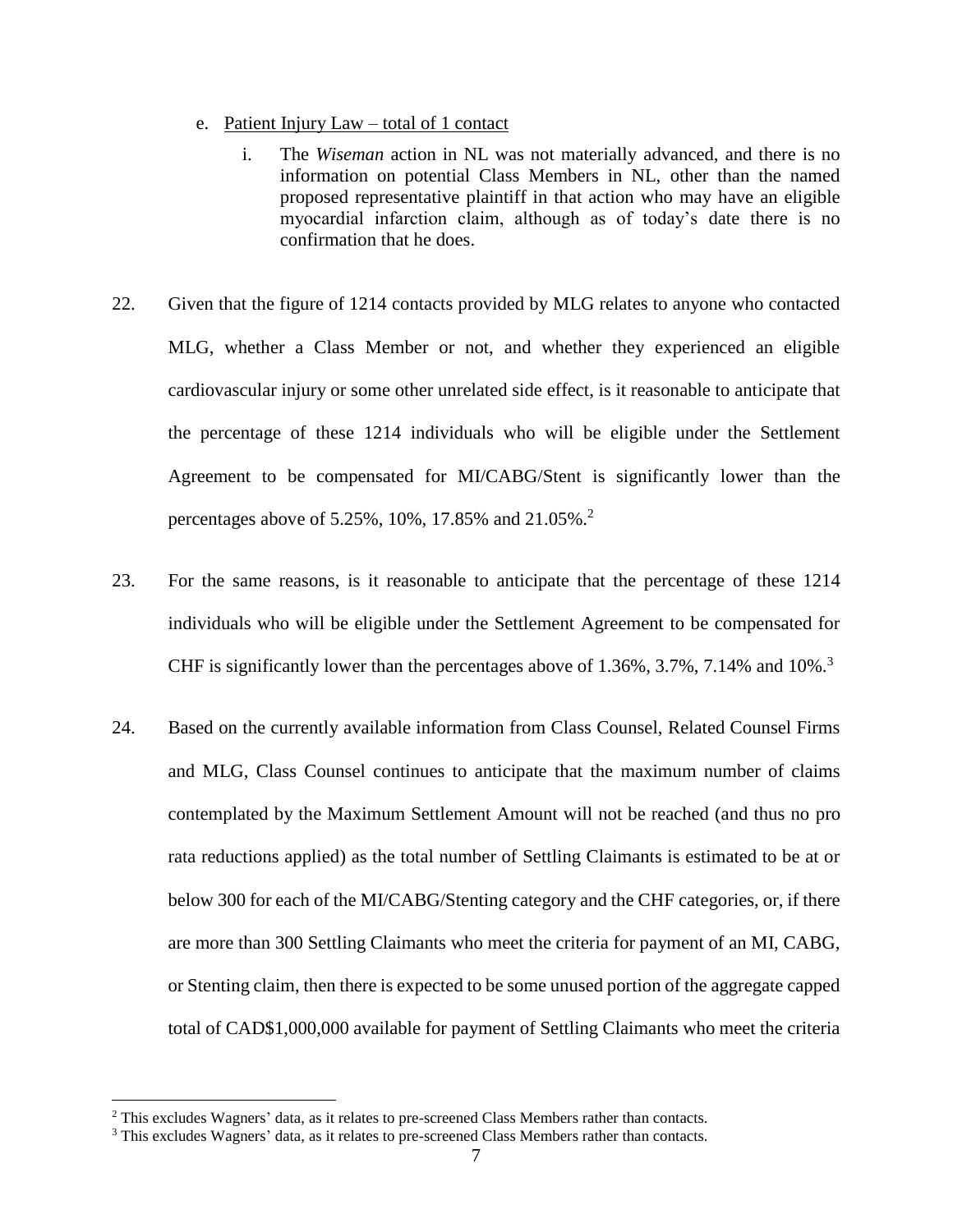for payment of a CHF claim to be used for Settling Claimants who meet the criteria for payment of MI, CABG, or Stenting claims in excess of 300, pursuant to section 5.1(c) of the Settlement Agreement, as the number of eligible CHF claims is expected to be significantly fewer than 300.

#### **NUMBER OF OPT-OUTS AND OBJECTIONS RECEIVED**

- 25. As of the date of the filing of this affidavit, Wagners has received eight (8) opt-out forms.
- 26. Of these, two opt-outs have been determined to be sent in error: one of the opt-out forms was received from an individual who indicated that they had not used Avandia, and therefore were not a Class Member, and had previously mistakenly "registered" their interest in the litigation; a second opt-out form was received by someone who intended to communicate that he had already been communicating with one of the Related Counsel Firms and he therefore did not believe he needed to receive communication from a second firm. He wanted to continue to be represented by the first firm. After a conversation he clarified that he did not wish to opt out.
- 27. Of the remaining six (6) opt-out forms received, three (3) were received from individuals who indicate they have not experienced any of the eligible injuries, and the other three (3) opt out forms failed to include the portion inquiring about Avandia use/eligible injuries in order to permit this assessment.
- 28. As of the date of this affidavit, Wagners has received no notices of objection to the Settlement Agreement or to Class Counsel Legal Fees.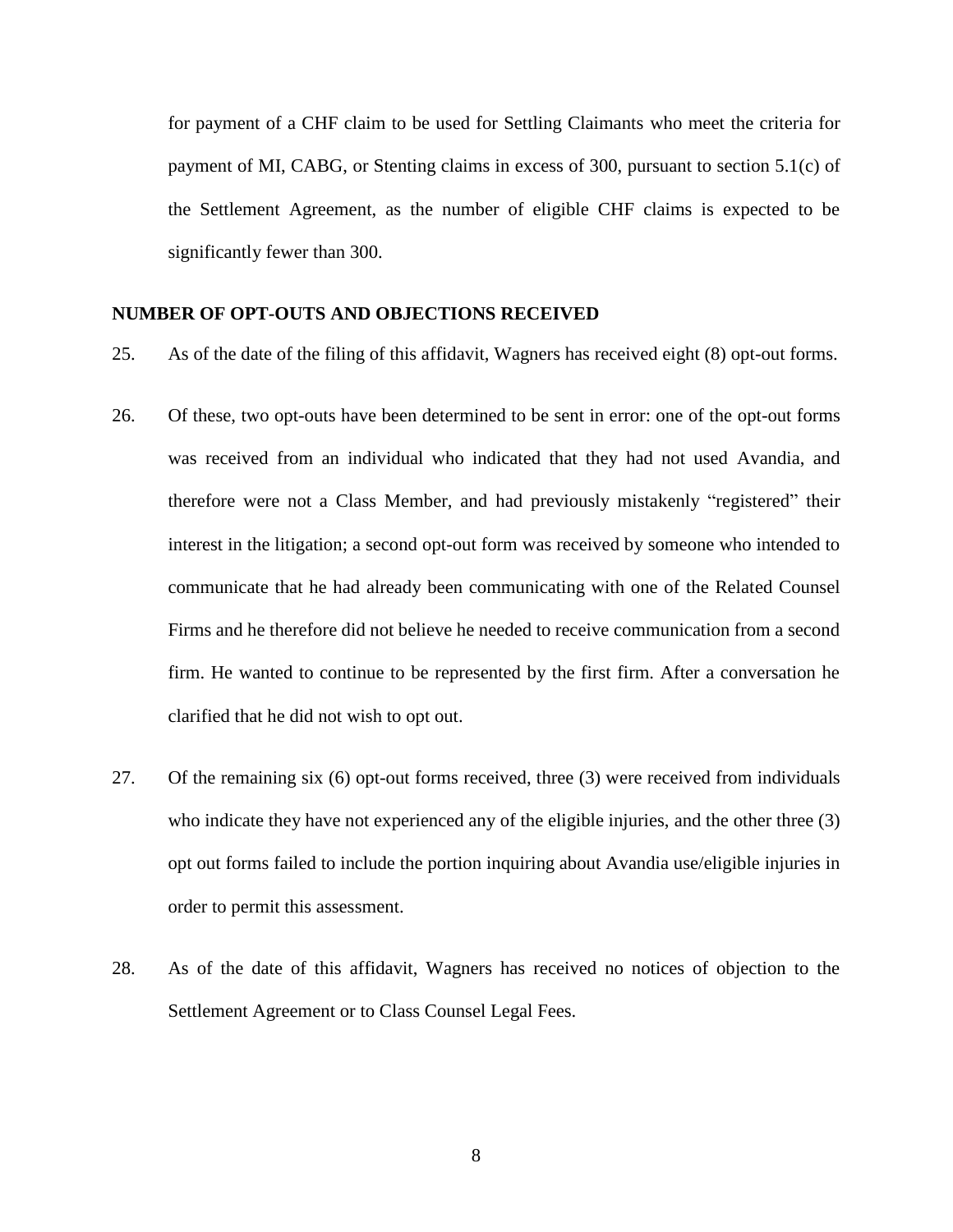**AFFIRMED** before me on the 22<sup>nd</sup> day of January, 2019 at Halifax, Nova Scotia ) )

 $\frac{1}{\text{Signature of Authority}}$ 

**LIAM H. M. O'REILLY**<br>A Barrister of the Supreme<br>Court of Nova Scotia

1 Carter

Madeleine Carter

) )

Ĭ

)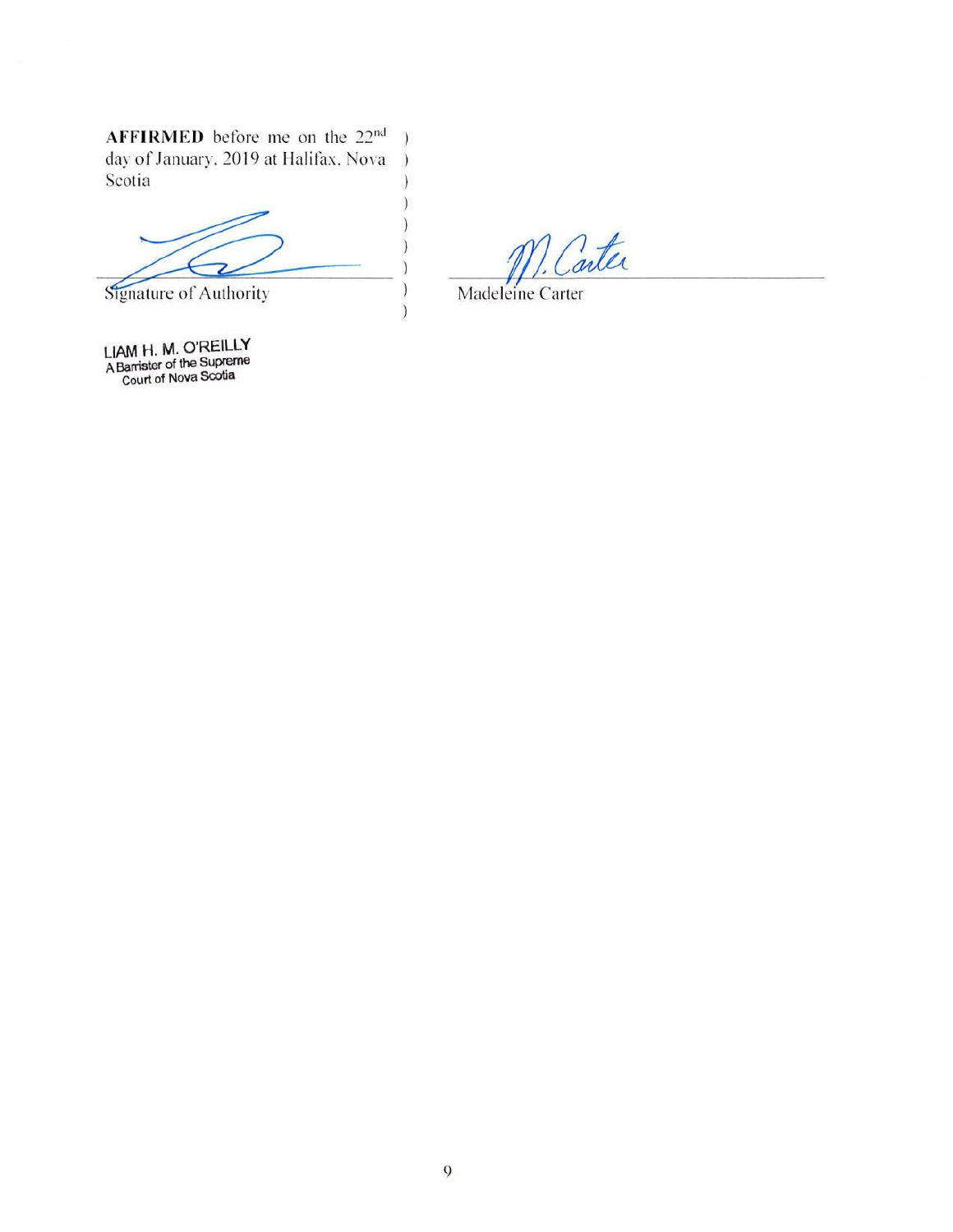Form 39.09

#### 2009 **Hfx** No. 315567

This is Exhibit "A" referred to in the Affidavit of Madeleine Carter affirmed before me on the<sup>22</sup>day of January. 20 19.

Á

Signature

**LIAM H. M. O'REILLY A** Barrister cf the Supreme Court of Nova Scotia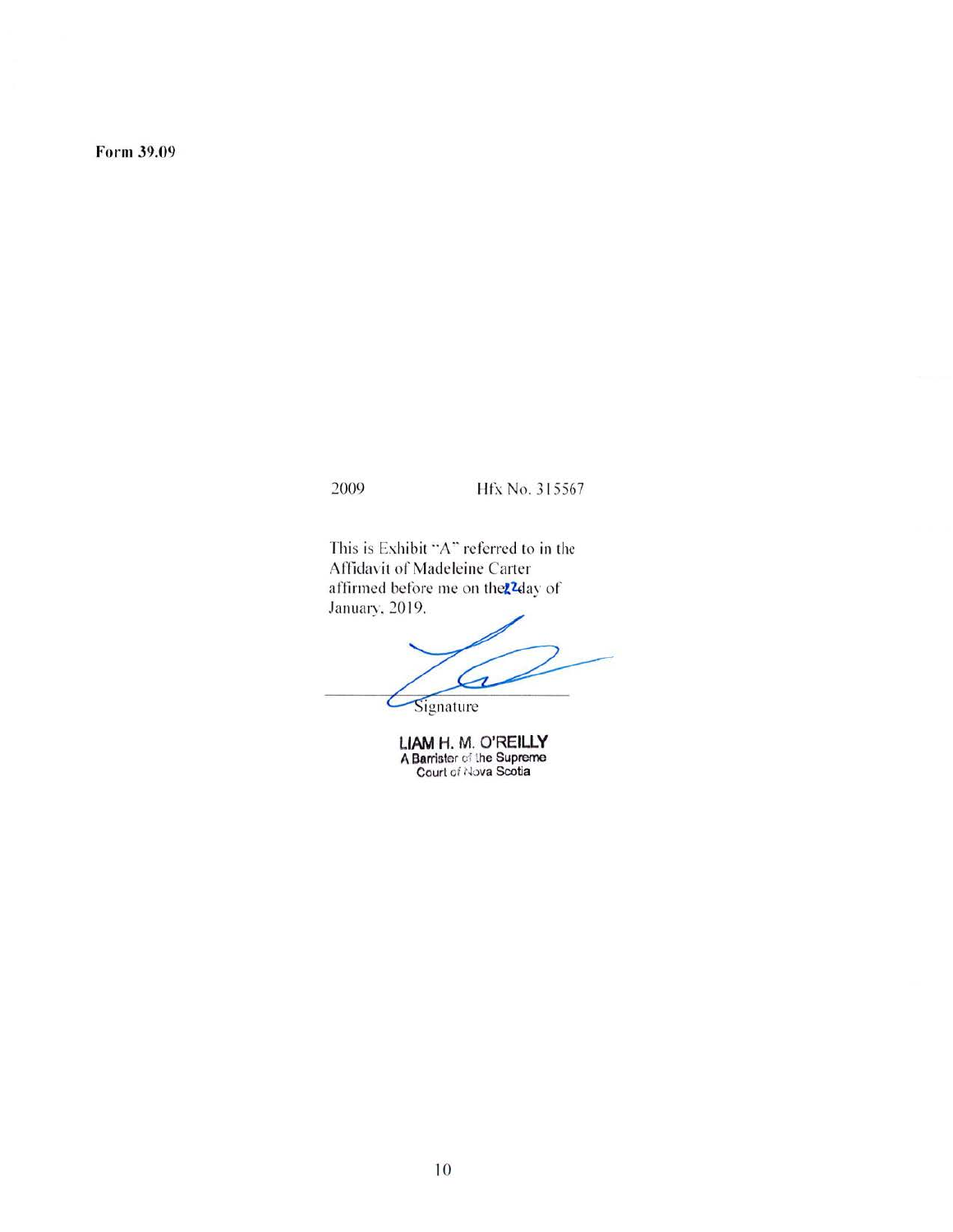## **EXHIBIT "A"**

#### **i) British Columbia Proceeding -** *Honour v. GlaxoSmithKline Inc. et al,*  **Victoria Registry 07-3210**

#### **BRITISH COLUMBIA CLASS MEMBERS**

Any person in the Province of British Columbia, who is taking or has taken Avandia, suffered or will suffer from one or more of the medical problems, including, but not limited to, heart failure or adverse cardiovascular events that may lead to death, heart attack or myocardial infarction (MI), renal failure, hepatitis, edema, anemia, frozen shoulder, weight gain or obesity, blindness or vision problems; or any person in Canada, who suffered or will suffer from one or more of the above-mentioned medical problems between March 21, 2000 to Jul[y] 31, 2007.

#### **NON-RESIDENT CLASS MEMBERS**

Any person in Canada but not in the Province of British Columbia, who is taking or has taken Avandia, suffered or will suffer from one or more of the medical problems, including, but not limited to, heart failure or adverse cardiovascular events that may lead to death, heart attack or myocardial infarction (MI), renal failure, hepatitis, edema, anemia, frozen shoulder, weight gain or obesity, blindness or vision problems; or any person in Canada, who suffered or will suffer from one or more of the above-mentioned medical problems between March 21, 2000 to Jul[y] 31, 2007.

#### **ii) Alberta Proceeding -** *Allison v. GlaxoSmithKline Inc. et al,* **- Action No. 0701-08275**

## **ALBERTA CLASS MEMBERS**

(a) Any person, and their heirs and estates, in Alberta, who is taking or has taken Avandia, suffered or will suffer from one or more of the medical problems, including, but not limited to, heart failure, stroke or adverse cardiovascular events that may lead to death, heart attack or myocardial infarction (MI), renal or kidney failure, hepatitis, edema, anemia, frozen shoulder, weight gain or obesity, blindness or vision problems; or any person in Canada, who suffered or will suffer from one or more of the above-mentioned medical problems between March 21, 2000 to July 31, 2007.

#### **NON-RESIDENT CLASS MEMBERS**

(a) Any person, and their heirs and estates, in Canada but not in the Province of Alberta, who is taking or has taken Avandia, suffered or will suffer from one or more of the medical problems, including, but not limited to, heart failure, stroke or adverse cardiovascular events that may lead to death, heart attack or myocardial infarction (MI), renal or kidney failure, hepatitis, edema, anemia, frozen shoulder, weight gain or obesity, blindness or vision problems; or who suffered or will suffer from one or more of the above mentioned medical problems between March 21, 2000 to July 31, 2007.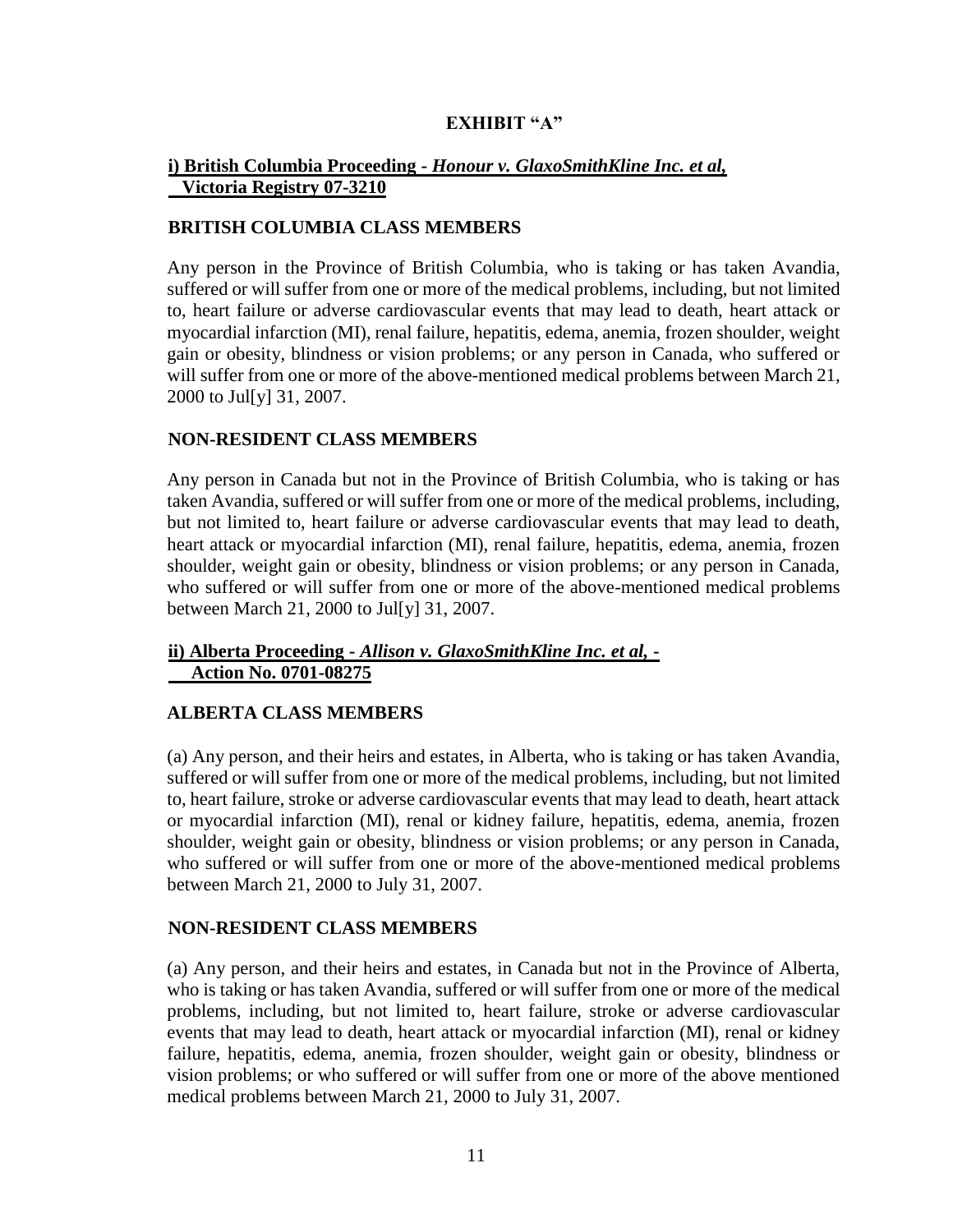#### **iii) Saskatchewan Proceeding –** *Estate of Wall et al. v. GlaxoSmithKline Inc. et al,* **- QB No. 1073 of 2007**

## **SASKATCHEWAN CLASS MEMBERS**

(a) Any person in Saskatchewan, who is taking or has taken Avandia, suffered or will suffer from one or more of the medical problems, including, but not limited to, heart failure or adverse cardiovascular events that may lead to death, heart attack or myocardial infarction (MI), renal or kidney failure, hepatitis, edema, anemia, frozen shoulder, weight gain or obesity, blindness or vision problems; or any person in Canada, who suffered or will suffer from one or more of the abovementioned medical problems between March 21, 2000 to Jul[y] 31, 2007.

#### **NON-RESIDENT CLASS MEMBERS**

(a) Any person in Canada but not in the Province of Saskatchewan, who is taking or has taken Avandia, suffered or will suffer from one or more of the medical problems, including, but not limited to, heart failure or adverse cardiovascular events that may lead to death, heart attack or myocardial infarction (MI), renal or kidney failure, hepatitis, edema, anemia, frozen shoulder, weight gain or obesity, blindness or vision problems; or who suffered or will suffer from one or more of the above-mentioned medical problems between March 21, 2000 to Jul[y] 31, 2007.

## **CLASS MEMBERS OF DECEASED RELATIVES**

The Plaintiffs are representatives of a Class of persons in Canada, whose relatives including, but not limited to, spouses, children, parents and/or sisters and brothers have died after ingesting Avandia. more particularly, the **Relatives** include the following:

#### **"Spouses"** mean:

- (a) the wife or husband of the deceased; or
- (b) a person with whom the deceased co-habitated as spouses:

(i) continuously for a period of not less than two years; or

(ii) in a relationship of smne permanence, if they are the parents of a child.

**"Parents"** include father, mother, grandfather, grandmother, step-father, stepmother, a person who adopted a child, and a person who stood *in loco parentis* to the deceased; and

**"Children"** include son, daughter, grandson, grand-daughter, step-son, stepdaughter, adopted child a person to whom the deceased stood *in loco parentis.*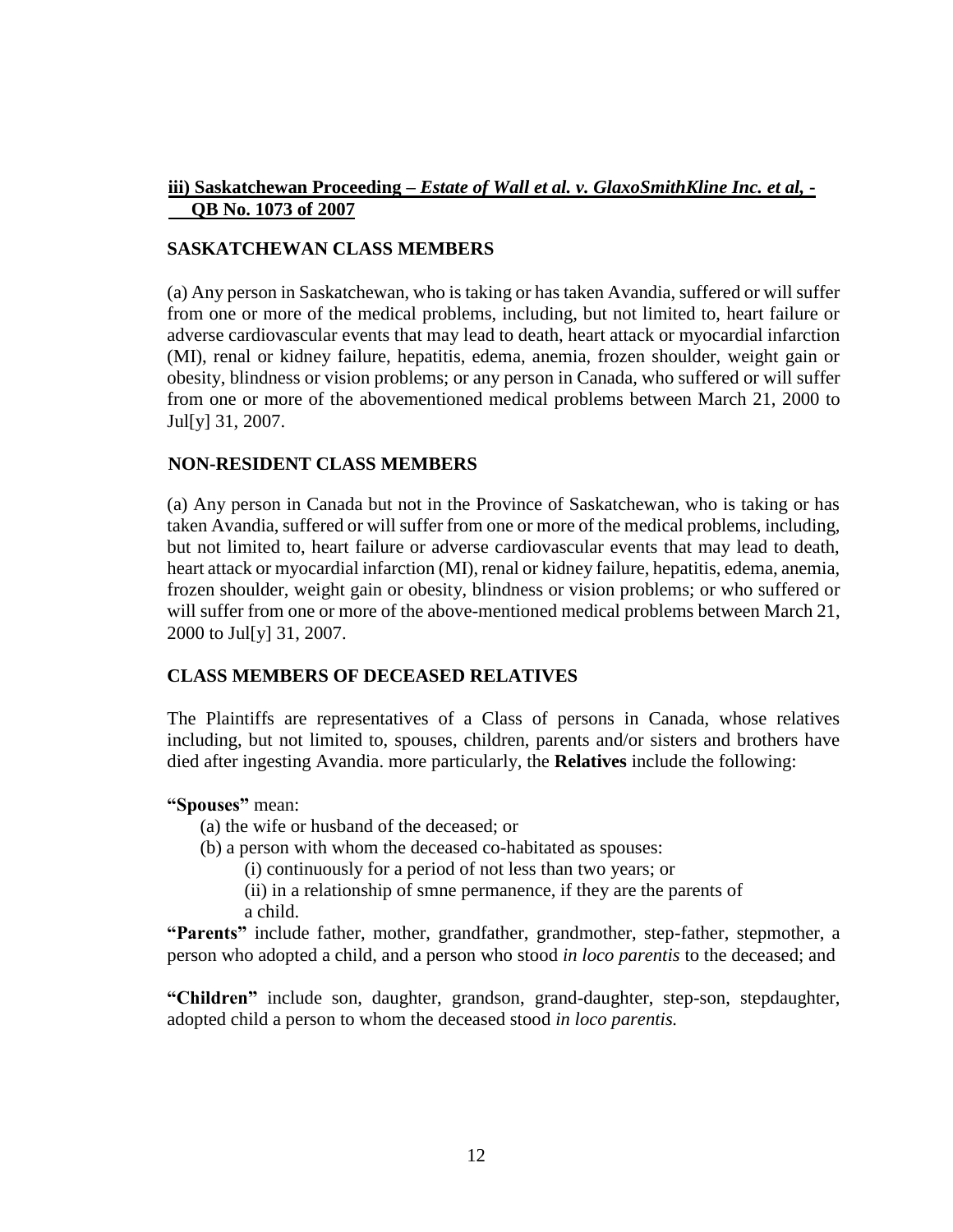## **iv) Manitoba Proceeding –** *Kernel v. GlaxoSmithKline Inc. et al,* **- Action No. CI 07-01-53523**

## **MANITOBA CLASS MEMBERS**

(a) Any person and their heirs and estates in Manitoba, who is taking or has taken Avandia, suffered or will suffer from one or more of the medical problems, including, but not limited to, heart failure, stroke, or adverse cardiovascular events that may lead to death, heart attack or myocardial infarction (MI), renal or kidney failure, hepatitis, edema, anemia, frozen shoulder, weight gain or obesity, blindness or vision problems; or any person in Canada, who suffered or will suffer from one or more of the above-mentioned medical problems between March 21, 2000 to July 31, 2007.

## **NON-RESIDENT CLASS MEMBERS**

(a) Any person and their heirs and estates in Canada but not in the Province of Manitoba, who is taking or has taken Avandia, suffered or will suffer from one or more of the medical problems, including, but not limited to, heart failure, stroke, or adverse cardiovascular events that may lead to death, heart attack or myocardial infarction (MI), renal or kidney failure, hepatitis, edema, anemia, frozen shoulder, weight gain or obesity, blindness or vision problems; or who suffered or will suffer from one or more of the above-mentioned medical problems between March 21, 2000 to July 31, 2007.

## **v) Newfoundland and Labrador Proceeding –** *Morris v. GlaxoSmithKline Inc. et al,* **- Action No. 0597**

## **NEWFOUNDLAND AND LABRADOR CLASS MEMBERS**

(a) Any person, or if deceased their personal representative, in Newfoundland and Labrador, who is taking, or has taken, Avandia and has suffered, or will suffer, from one or more medical problems, including, but not limited to, heart failure or adverse cardiovascular events that may lead to death, heart attack or myocardial infarction (MI), renal or kidney failure, hepatitis, edema, anemia, frozen shoulder, weight gain or obesity, blindness or vision problems; or any person in Canada but outside Quebec, who suffered or will suffer from one or more of the above-mentioned medical problems.

## **NON-RESIDENT CLASS MEMBERS**

(a) Any person, or if deceased their personal representative, in Canada, but not in the Province of Newfoundland and Labrador or Quebec, who is taking, or has taken, Avandia and has suffered, or will suffer, from one or more of the medical problems, including, but not limited to, heart failure or adverse cardiovascular events that may lead to death, heart attack or myocardial infarction (MI), renal or kidney failure, hepatitis, edema, anemia, frozen shoulder, weight gain or obesity, blindness or vision problems; or who suffered or will suffer from one or more of the above-mentioned medical problems.